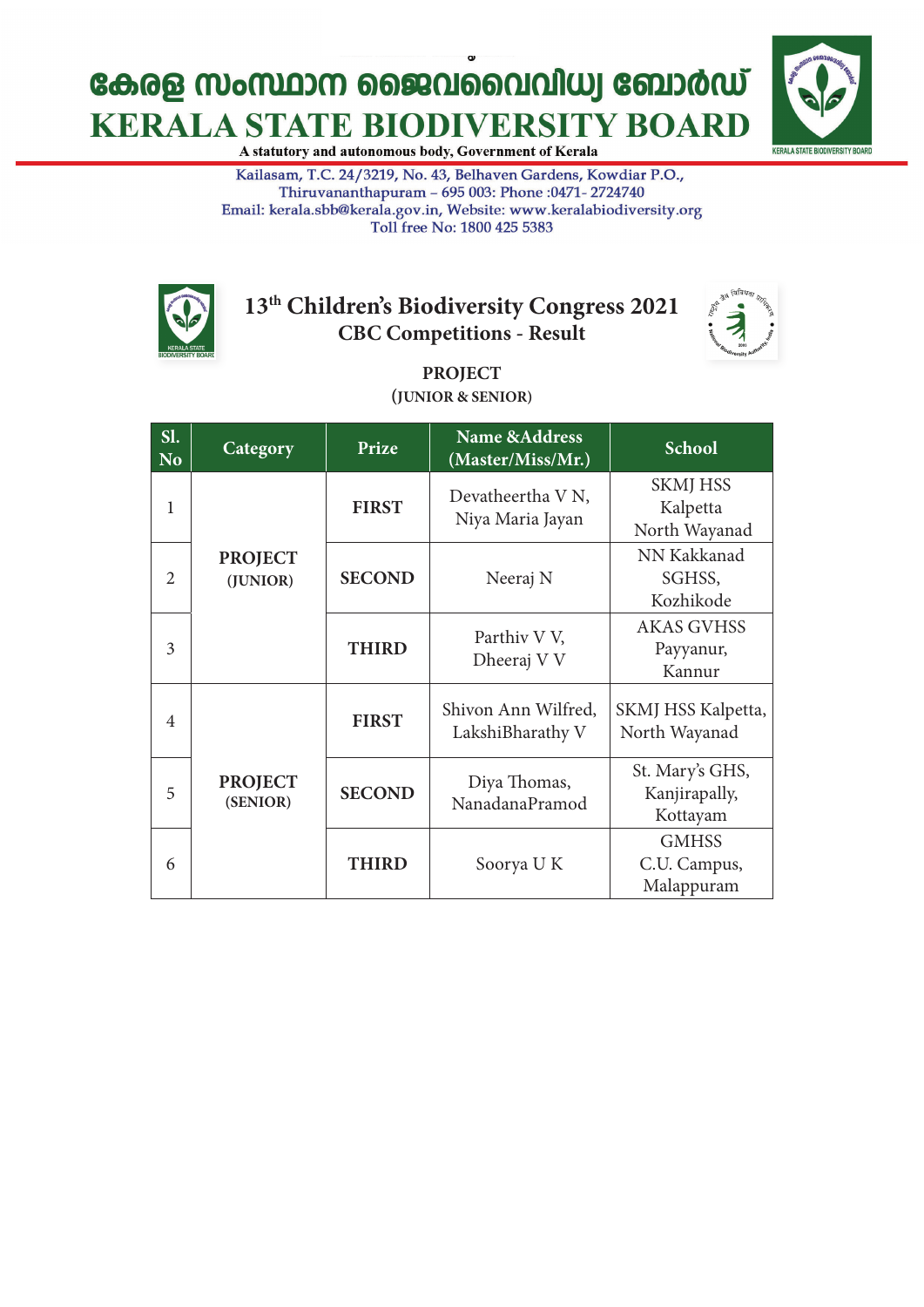

A statutory and autonomous body, Government of Kerala

Kailasam, T.C. 24/3219, No. 43, Belhaven Gardens, Kowdiar P.O., Thiruvananthapuram - 695 003: Phone :0471- 2724740 Email: kerala.sbb@kerala.gov.in, Website: www.keralabiodiversity.org Toll free No: 1800 425 5383



#### **13th Children's Biodiversity Congress 2021 CBC Competitions - Result**



**PAINTING (JUNIOR & SENIOR)**

| Sl.<br>N <sub>o</sub> | Category                    | Prize         | <b>Name &amp;Address</b><br>(Master/Miss/Mr.) | <b>School</b>                                                          |
|-----------------------|-----------------------------|---------------|-----------------------------------------------|------------------------------------------------------------------------|
| 1                     | <b>PAINTING</b>             | <b>FIRST</b>  | Gopika Kannan                                 | <b>S N Trusts Central</b><br>School,<br>Karbala Jn,<br>Kollam-691001   |
| 2                     | (JUNIOR)                    | <b>SECOND</b> | Alakananda.T                                  | GGVHSS Feroke,<br>Kozhikode                                            |
| 3                     |                             | <b>THIRD</b>  | Shreya Ramesh                                 | St. Antonys HSS,<br>Kacherippadi,<br>Ernakulam                         |
| $\overline{4}$        |                             | <b>FIRST</b>  | Aadith Rajesh                                 | S N Trust Higher<br>Secondary School,<br>Thottada, Kannur              |
| 5                     | <b>PAINTING</b><br>(SENIOR) | <b>SECOND</b> | Akshaya Shameer                               | Azhikode Higher<br>Secondary School,<br>Azhikode PO,<br>Kannur         |
| 6                     |                             | <b>THIRD</b>  | Malavika                                      | <b>GMHSS CU</b><br>Campus, Calicut<br>University Campus,<br>Malappuram |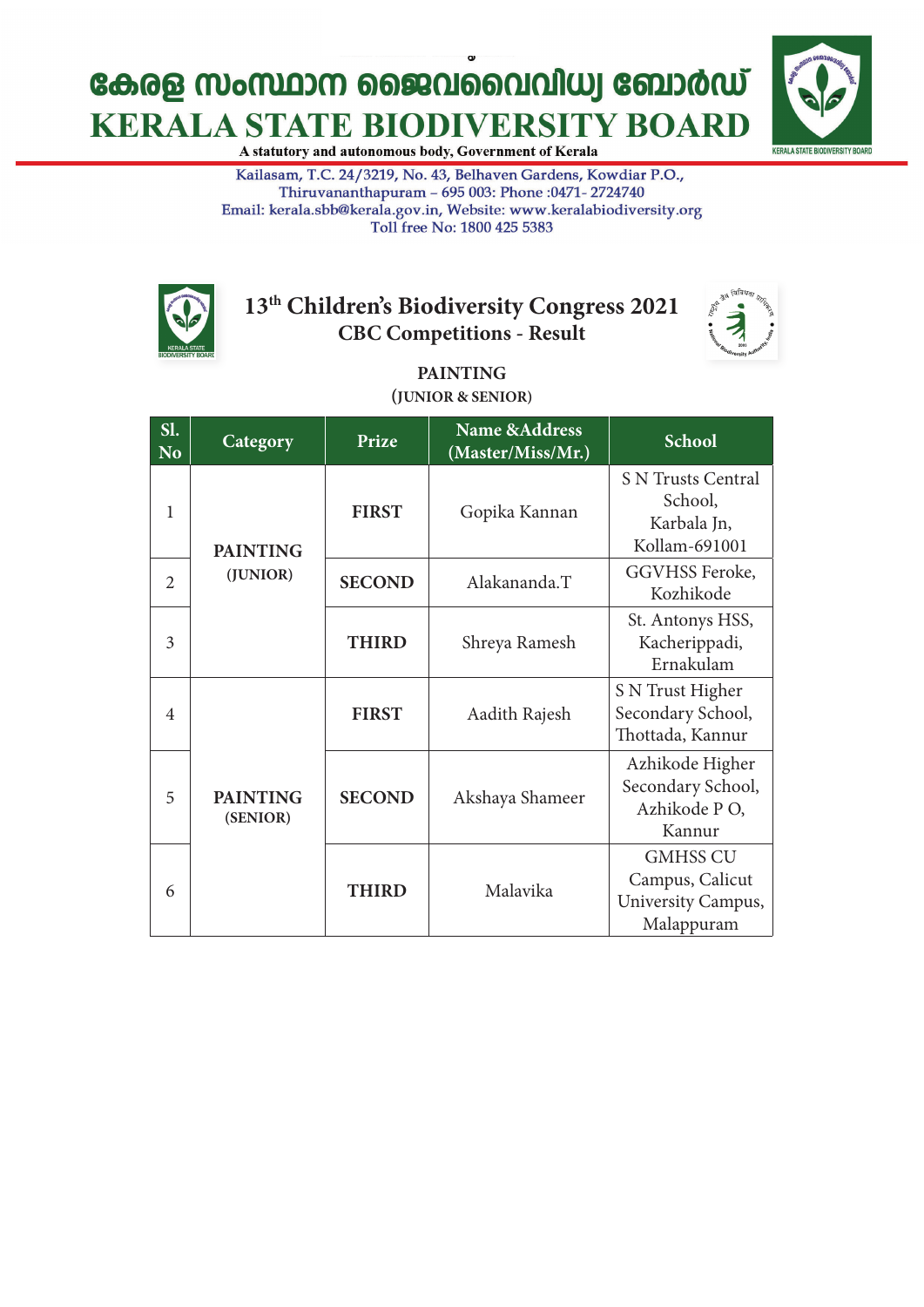

A statutory and autonomous body, Government of Kerala

Kailasam, T.C. 24/3219, No. 43, Belhaven Gardens, Kowdiar P.O., Thiruvananthapuram - 695 003: Phone :0471- 2724740 Email: kerala.sbb@kerala.gov.in, Website: www.keralabiodiversity.org Toll free No: 1800 425 5383



### **13th Children's Biodiversity Congress 2021 CBC Competitions - Result**



#### **PHOTOGRAPHY (JUNIOR & SENIOR)**

| SI.<br><b>No</b> | Category           | Prize                     | Name &Address<br>(Master/Miss/Mr.) | <b>School</b>      |
|------------------|--------------------|---------------------------|------------------------------------|--------------------|
|                  |                    | <b>FIRST</b>              | Anusha S A                         | NKM Govt. HSS,     |
| 1                |                    |                           |                                    | Dhanuvachapuram,   |
|                  |                    |                           |                                    | Typm               |
|                  | <b>PHOTOGRAPHY</b> |                           | Sreenandha N K                     | <b>GHSS</b>        |
| $\overline{2}$   | (JUNIOR)           | <b>SECOND</b>             |                                    | Kottila,           |
|                  |                    |                           |                                    | Kannur             |
|                  |                    | <b>THIRD</b>              | Theertha V                         | <b>GMUPS</b>       |
| 3                |                    |                           |                                    | Nilambur,          |
|                  |                    |                           |                                    | Malappuram         |
|                  |                    | <b>FIRST</b>              | Abhijith M                         | Model Technical    |
| $\overline{4}$   |                    |                           |                                    | HSS, Banerji Road, |
|                  |                    |                           |                                    | Ernakulam,         |
|                  |                    |                           |                                    | Kochi - 682017     |
|                  | <b>PHOTOGRAPHY</b> | (SENIOR)<br><b>SECOND</b> | Shanas U Ali                       | <b>DUHSS</b>       |
| 5                |                    |                           |                                    | Panakkadu,         |
|                  |                    |                           |                                    | Malappuram         |
|                  |                    | <b>THIRD</b>              | Harikrishnan V M                   | <b>GHSS</b>        |
| 6                |                    |                           |                                    | Kuttipuram,        |
|                  |                    |                           |                                    | Malappuram         |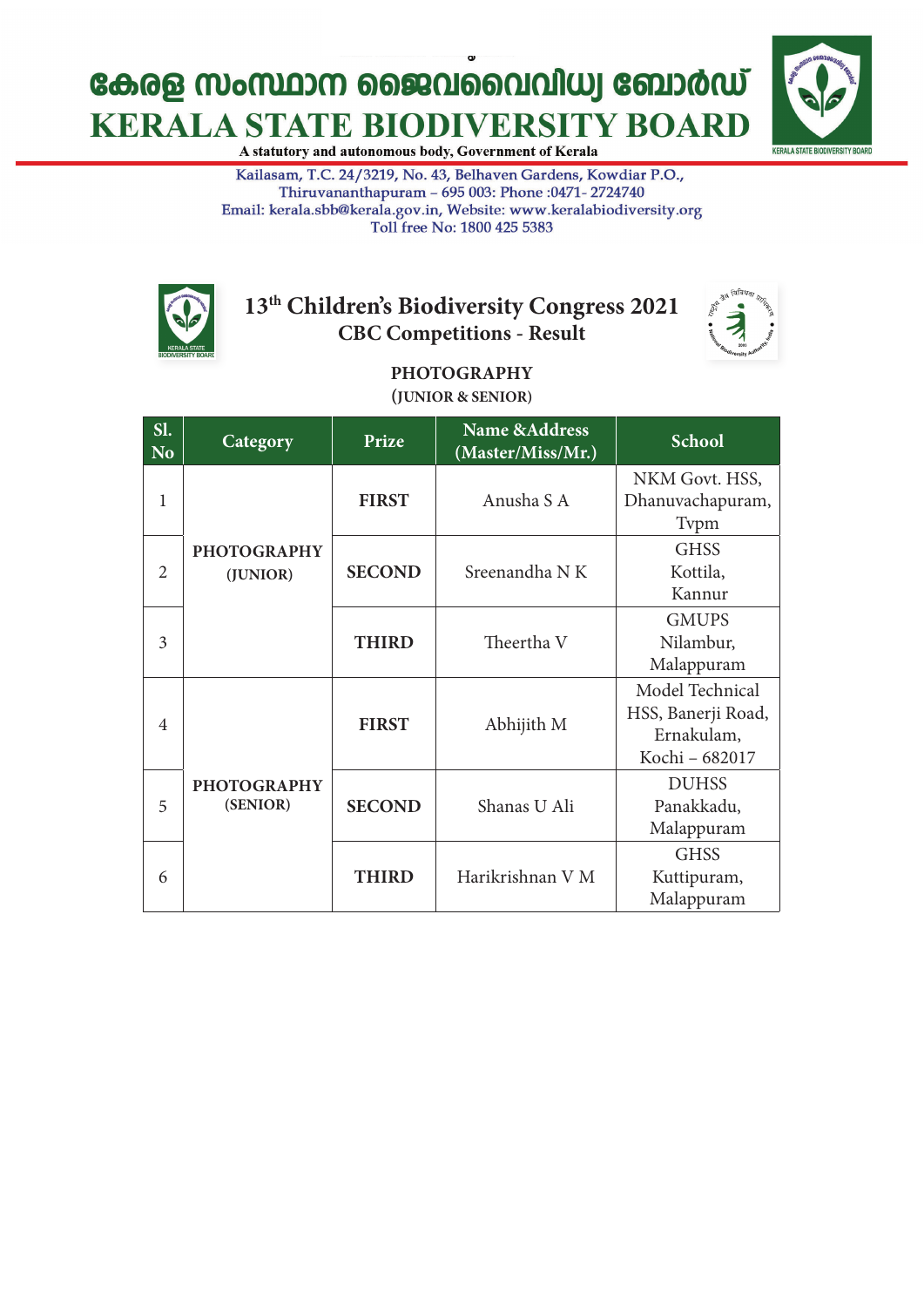

A statutory and autonomous body, Government of Kerala

Kailasam, T.C. 24/3219, No. 43, Belhaven Gardens, Kowdiar P.O., Thiruvananthapuram - 695 003: Phone :0471- 2724740 Email: kerala.sbb@kerala.gov.in, Website: www.keralabiodiversity.org Toll free No: 1800 425 5383



#### **13th Children's Biodiversity Congress 2021 CBC Competitions - Result**



| SI.<br>N <sub>o</sub> | Category                  | Prize         | <b>Name &amp;Address</b><br>(Master/Miss/Mr.) | <b>School</b>                                            |
|-----------------------|---------------------------|---------------|-----------------------------------------------|----------------------------------------------------------|
| 1                     |                           | <b>FIRST</b>  | Dhruy P                                       | Ramanattukara HSS<br>Vaidyarangadi,<br>Malappuram        |
| $\overline{2}$        | <b>POSTER</b><br>(JUNIOR) | <b>SECOND</b> | Bhavya Prasad                                 | V.G.S.S.A.H.S.S.<br>Nediyavila,<br>Kollam                |
| 3                     |                           | <b>THIRD</b>  | P Krishna                                     | High School For<br>Girls, Valacodu PO,<br>Kollam         |
| $\overline{4}$        | <b>POSTER</b><br>(SENIOR) | <b>FIRST</b>  | Aadith Rajesh                                 | SN Trust Higher<br>Secondary School,<br>Thottada, Kannur |
| 5                     |                           | <b>SECOND</b> | HibaFathimaAjmal                              | St. Mary's GHS,<br>Kanjirapally,<br>Kottayam             |
| 6                     |                           | <b>THIRD</b>  | Nadhira C                                     | GHSS,<br>Kuttippuram PO,<br>Malappuram                   |

**POSTER (JUNIOR & SENIOR)**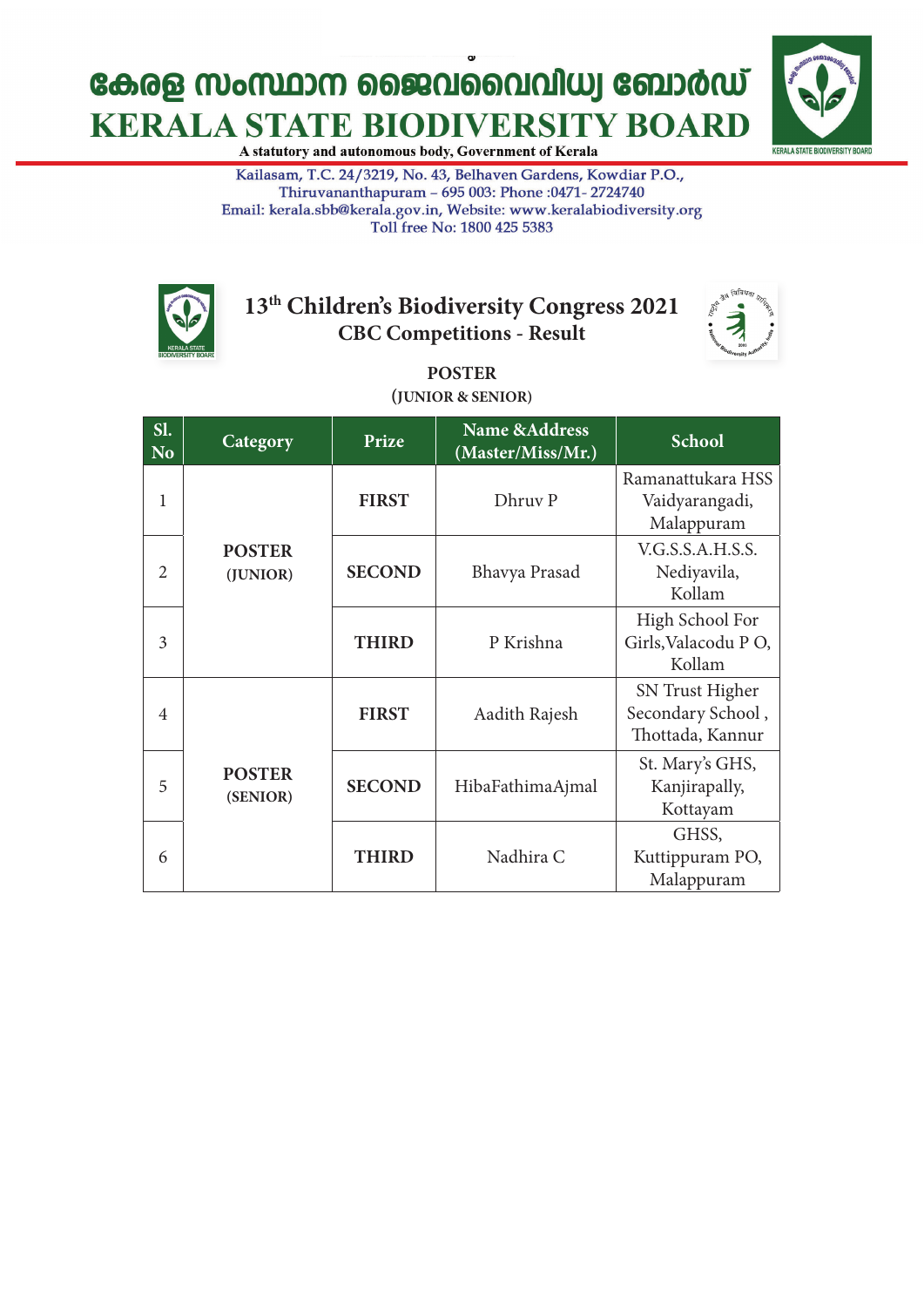

A statutory and autonomous body, Government of Kerala

Kailasam, T.C. 24/3219, No. 43, Belhaven Gardens, Kowdiar P.O., Thiruvananthapuram - 695 003: Phone :0471- 2724740 Email: kerala.sbb@kerala.gov.in, Website: www.keralabiodiversity.org Toll free No: 1800 425 5383



### **13th Children's Biodiversity Congress 2021 CBC Competitions - Result**



**ESSAY- Malayalam (JUNIOR & SENIOR)**

| Sl.<br>N <sub>o</sub> | Category                               | Prize         | <b>Name &amp;Address</b><br>(Master/Miss/Mr.) | <b>School</b>                                                     |
|-----------------------|----------------------------------------|---------------|-----------------------------------------------|-------------------------------------------------------------------|
| $\mathbf{1}$          | <b>ESSAY-</b><br>Malayalam<br>(JUNIOR) | <b>FIRST</b>  | Maheswari P L                                 | GUPS Adinadu,<br>Kattinkadavu PO<br>Kollam 690542                 |
| $\overline{2}$        |                                        | <b>SECOND</b> | Ben Biju                                      | <b>SB HSS</b><br>Changanassery,<br>Kottayam                       |
| 3                     |                                        | <b>SECOND</b> | Alphonse Reji                                 | <b>St Antonys Public</b><br>School,<br>Kanjirappally,<br>Kottayam |
| $\overline{4}$        |                                        | <b>THIRD</b>  | Reja Fathima                                  | <b>GMUPS</b><br>Nilambur - 679329                                 |
| 5                     | <b>ESSAY-</b><br>Malayalam<br>(SENIOR) | <b>FIRST</b>  | Anees K K                                     | GHSS Anappara,<br>Chulliyode P O,<br>Wayanad                      |
| 6                     |                                        | <b>SECOND</b> | Adwaith M Prasanth                            | Janardhanapuram<br>Higher Secondary,<br>Kattakada,<br>Tvpm        |
| 7                     |                                        | <b>THIRD</b>  | Hiba Fathima Ajmal                            | St. Mary's GHS,<br>Kanjirapally,<br>Kottayam                      |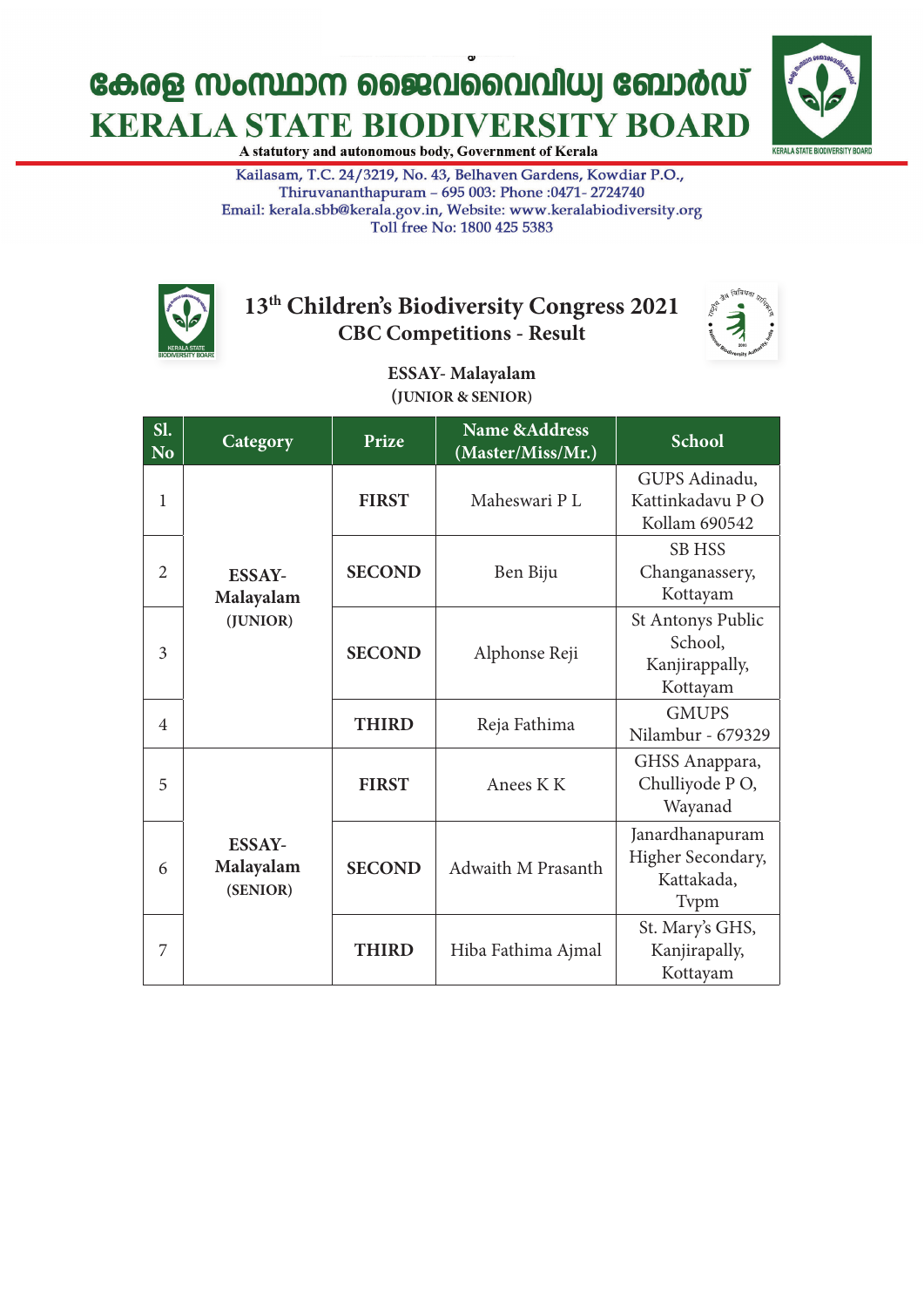

A statutory and autonomous body, Government of Kerala

Kailasam, T.C. 24/3219, No. 43, Belhaven Gardens, Kowdiar P.O., Thiruvananthapuram - 695 003: Phone :0471- 2724740 Email: kerala.sbb@kerala.gov.in, Website: www.keralabiodiversity.org Toll free No: 1800 425 5383



### **13th Children's Biodiversity Congress 2021 CBC Competitions - Result**



**ESSAY- English (JUNIOR & SENIOR)**

| Sl.<br><b>No</b> | Category                                    | Prize         | <b>Name &amp;Address</b><br>(Master/Miss/Mr.) | <b>School</b>                                                                      |
|------------------|---------------------------------------------|---------------|-----------------------------------------------|------------------------------------------------------------------------------------|
| $\mathbf{1}$     | <b>ESSAY-</b><br><b>ENGLISH</b><br>(JUNIOR) | <b>FIRST</b>  | Nazifa Navas                                  | Eminence Public<br>School Pandalam,<br>Pathanamthitta                              |
| $\overline{2}$   |                                             | <b>SECOND</b> | Sreeram.S                                     | ChinmayaVidyalaya<br>HSS, Vazhuthacaud,<br>Sasthamangalam PO,<br>Typm              |
| 3                |                                             | <b>THIRD</b>  | Aksa joy                                      | St Thomas E.M.H.S<br>Attappallam,<br>Kumili, Idukki                                |
| $\overline{4}$   | <b>ESSAY-</b><br><b>ENGLISH</b><br>(SENIOR) | <b>FIRST</b>  | Ashmil Shas<br>Ahammad                        | <b>MTDM HSS</b><br>Thondernad,<br>Thondernad PO,<br>Wayanad                        |
| 5                |                                             | <b>SECOND</b> | Alka Mariya Jolly                             | FathimaMatha Girls<br><b>Higher Secondary</b><br>School,<br>Koompanpara,<br>Idukki |
| 6                |                                             | <b>THIRD</b>  | AksaRiya Thomas                               | Mount Carmel<br>HSS Kanjikuzhy,<br>Kottayam                                        |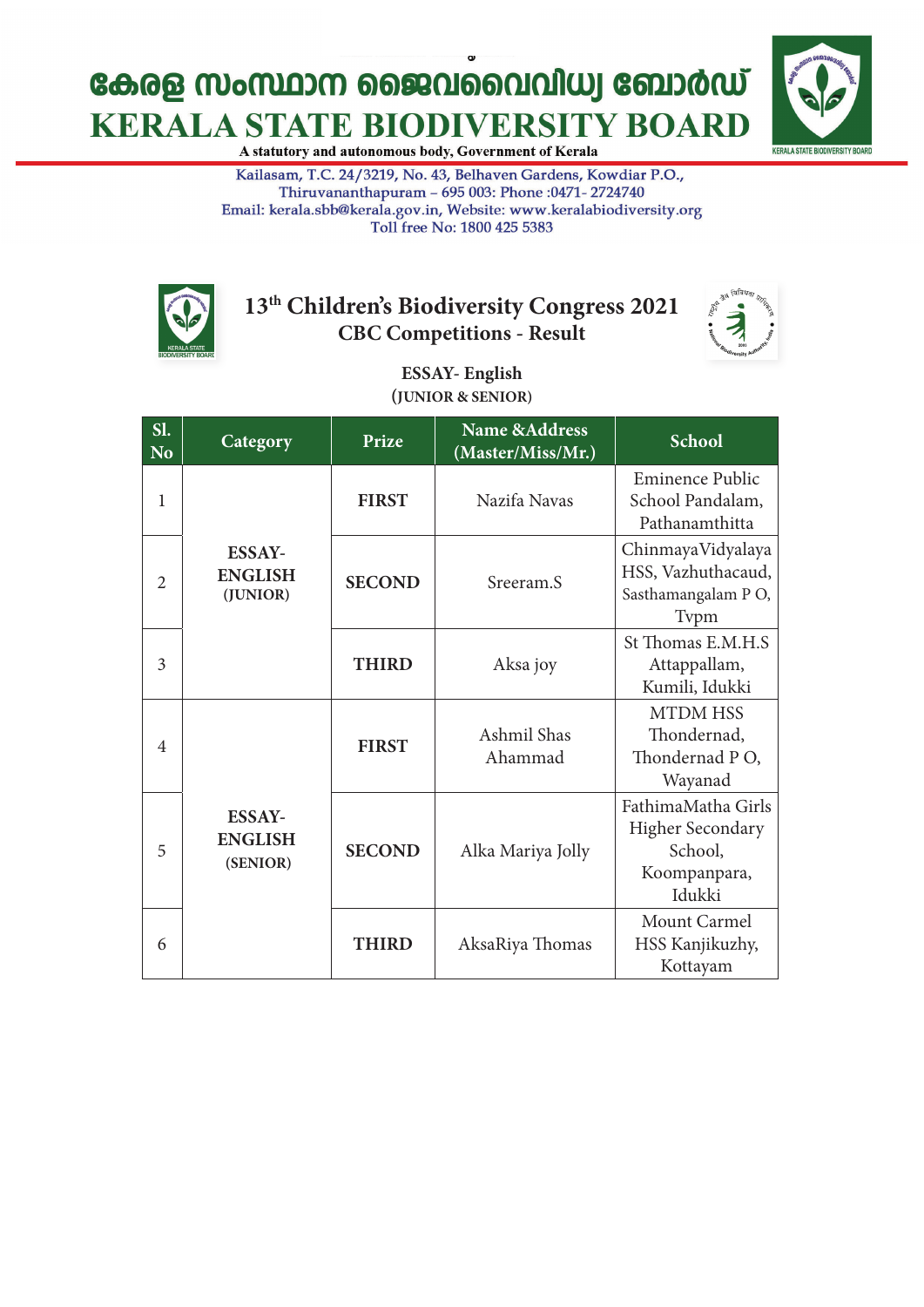

A statutory and autonomous body, Government of Kerala

Kailasam, T.C. 24/3219, No. 43, Belhaven Gardens, Kowdiar P.O., Thiruvananthapuram - 695 003: Phone :0471- 2724740 Email: kerala.sbb@kerala.gov.in, Website: www.keralabiodiversity.org Toll free No: 1800 425 5383



#### **13th Children's Biodiversity Congress 2021 CBC Competitions - Result**



#### **MOBILE VIDEO MAKING (JUNIOR & SENIOR)**

| Sl.<br><b>No</b> | Category                                         | Prize                                          | Name &Address<br>(Master/Miss/Mr.) | <b>School</b>                                                                                                       |
|------------------|--------------------------------------------------|------------------------------------------------|------------------------------------|---------------------------------------------------------------------------------------------------------------------|
| $\mathbf{1}$     | <b>MOBILE VIDEO</b><br><b>MAKING</b><br>(JUNIOR) | <b>FIRST</b>                                   | Joshna Rajesh                      | SDV Govt.UPS,<br>Neerkunnam,<br>Alappuzha                                                                           |
| $\overline{2}$   |                                                  | <b>SECOND</b>                                  | Ahana Sunil                        | <b>GGHSS Cotton</b><br>Hill, Vazhuthacaud,<br>Typm                                                                  |
| 3                |                                                  | <b>THIRD</b>                                   | Alona Anil                         | St. Joseph UP<br>School Kallody,<br>Edavaka PO,<br>Wayanad                                                          |
| $\overline{4}$   | <b>MOBILE VIDEO</b><br><b>MAKING</b>             | <b>CONSO-</b><br><b>LATION</b><br><b>PRIZE</b> | Thushara Stalin                    | 'Different Art<br>Centre at the Magic<br>Planet, Kinfra Film<br>& Video Park<br>Campus,<br>Sainik School PO<br>Typm |
| 5                | (SENIOR)                                         | <b>ONLY</b>                                    | Alen S                             | <b>JFKMVHSS</b><br>Ayanivelikulangara,<br>SMV P.O.,<br>Karunagapally,<br>Kollam                                     |